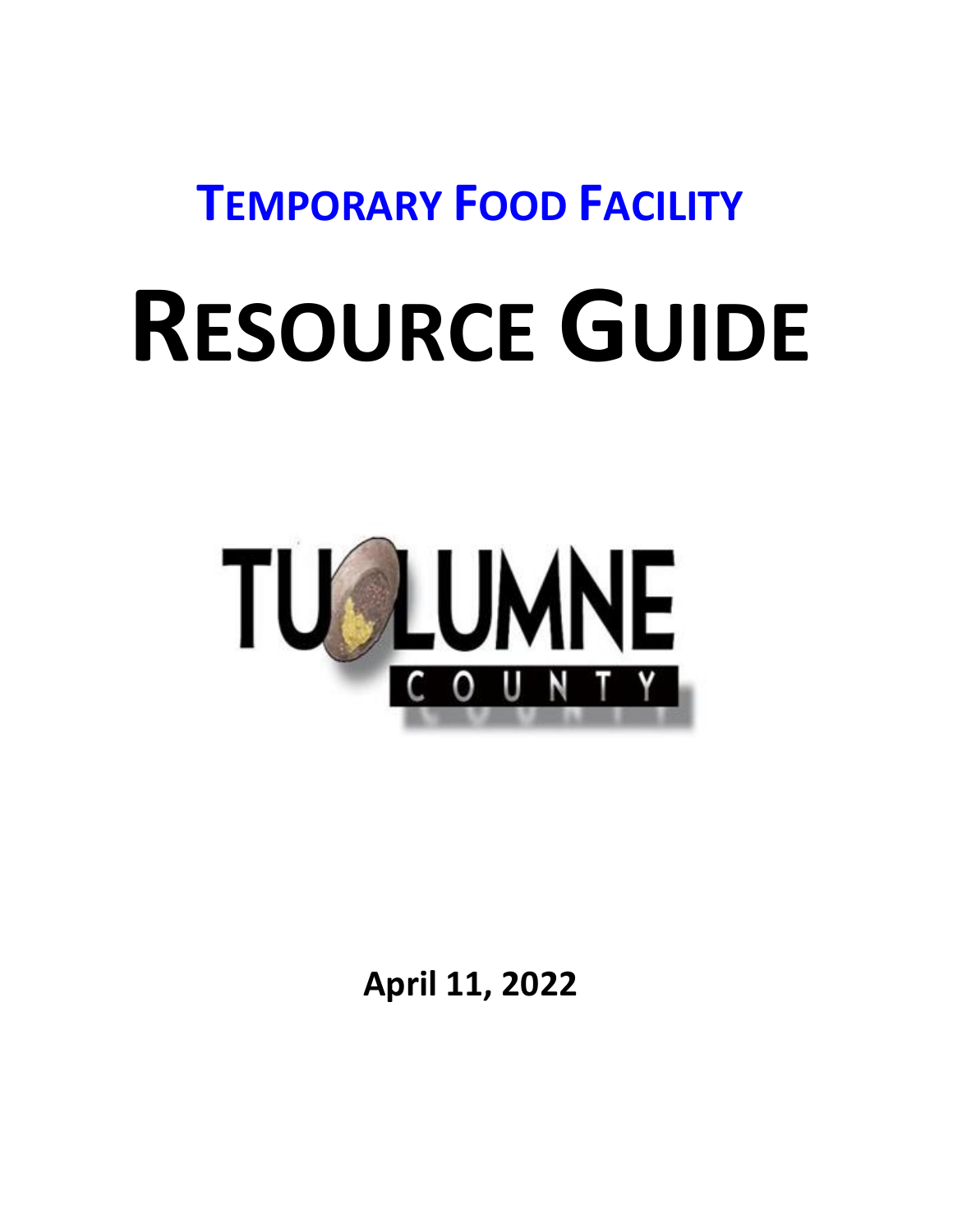

## **What is Potentially Hazardous Food?**

Potentially Hazardous Food is a term used by food safety organizations to classify foods that require timetemperature control to keep them safe for human consumption.

#### **Definition**

A potentially hazardous food is one that:

- Contains moisture usually regarded as a water activity greater than 0.85; and
- Contains protein; and
- Is neutral to slightly acidic typically having a pH between 4.6 and 7.5

#### **Examples of Potentially Hazardous Foods**

The US Food and Drug Administration Food Code identifies the following examples of potentially hazardous foods:

- Meat (beef, pork, lamb)
- Poultry (chicken, turkey, duck)
- Fish, shellfish, and crustaceans
- Eggs (except those treated to eliminate Salmonella)
- Milk and dairy products
- Heat-treated plant food (cooked rice, beans, or vegetables)
- Baked potatoes
- Mushrooms, raw sprouts,
- Cut melons and tomatoes
- Tofu and soy-protein foods
- Untreated garlic and oil mixtures





**Remember: All foods must be prepared in your booth at the event or at a commercial or semi-commercial kitchen, EXCEPT, charitable non-profit organizations may prepare non-potentially hazardous foods in homes.**



#### **Factors that contribute to foodborne illness**:

- Improper cooling of potentially hazardous foods
- 12 or more hours between preparation and sale of potentially hazardous food
- Improper holding temperature (hot or cold) of potentially hazardous food
- People who are ill or infected handling foods
- Contaminated raw food or ingredients
- Cross-contamination from raw to cooked or ready-to-eat foods
- Improper cleaning of equipment and utensils
- Inadequate cooking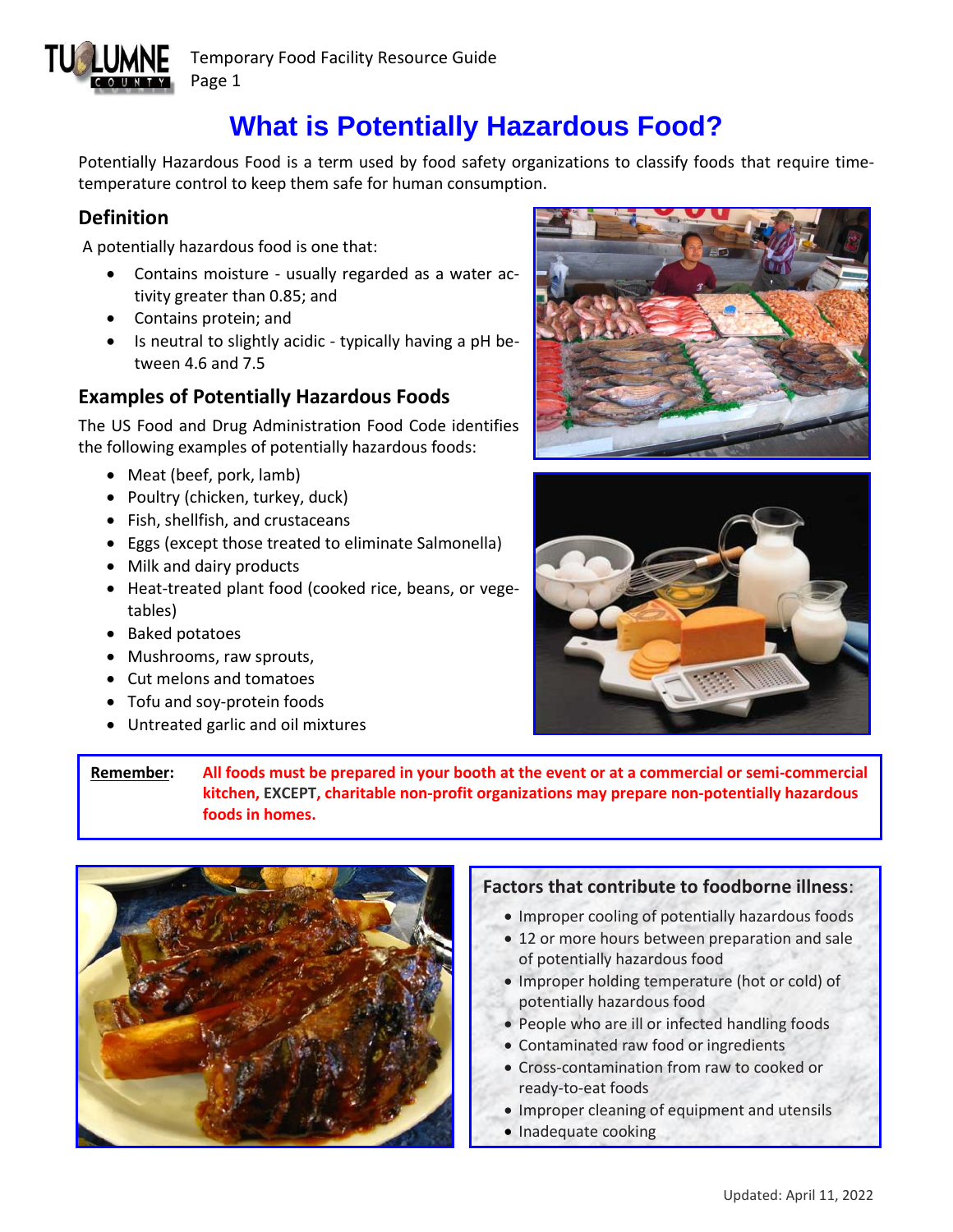

## **Temperature Control**

Temperature control of potentially hazardous food is absolutely essential for preventing foodborne illness. Here are the key elements of temperature control for potentially hazardous food that need to be followed:

- $\triangleright$  In order to kill any harmful bacteria present on raw meats, fish eggs, and poultry, thoroughly cook these foods to bring the internal temperature to that which is shown in this chart
- ➢ Always hold **at or below 45°F** -or**at or above 135°F**
- $\triangleright$  If held at or below 41°F during the operating day, the food can be used the following day

This temperature guidance must be followed in order to keep your customers safe.

|                                         | <b>Internal Temp</b> | Time         |
|-----------------------------------------|----------------------|--------------|
|                                         | must be maintained   | for at least |
| Whole Roasts, Corned Beef, Pork Roasts  | 145º                 | 3 minutes    |
| Shell eggs, fish, meat (including pork) | 145º                 | 15 seconds   |
| Ground beef & pork products             | 155º                 | 15 seconds   |
| Poultry, ground poultry                 | 165º                 | 15 seconds   |
| Stuffed foods or stuffings              | 165º                 | 15 seconds   |

- $\triangleright$  If held at 45°F during the event, discard the food at the end of the operating day
- $\triangleright$  If held at or above 135°F during the event, discard the food at the end of the day

#### **Adequate Control Equipment**

The equipment you use for cold holding and hot holding potentially hazardous foods needs to be adequate for the type and amount of food and for the ambient temperature at the event.

- $\triangleright$  Super insulated ice chests with ice packs may be used for one day events if foods are in water proof containers, separate ice chests are used for different types of foods, and 45°F is maintained
- ➢ If refrigerators are used, they need to be pre-cooled to 45°F prior to holding food in them

**Note**: Domestic refrigerators can take hours to cool down and may not maintain food at 45°F in hot weather!

 $\triangleright$  Food held hot needs to be held using an oven, steam table, or other equipment able to maintain food at 135°F

#### **Importance of Proper Thermometers**

Temperature control to protect food safety requires accurate thermometers and vigilance by all those who are staffing the temporary food facility

Thermometers need to be located in each refrigerator and a metal stem thermometer (0-220°F or digital) needs to be available for checking hot and cold food temperatures

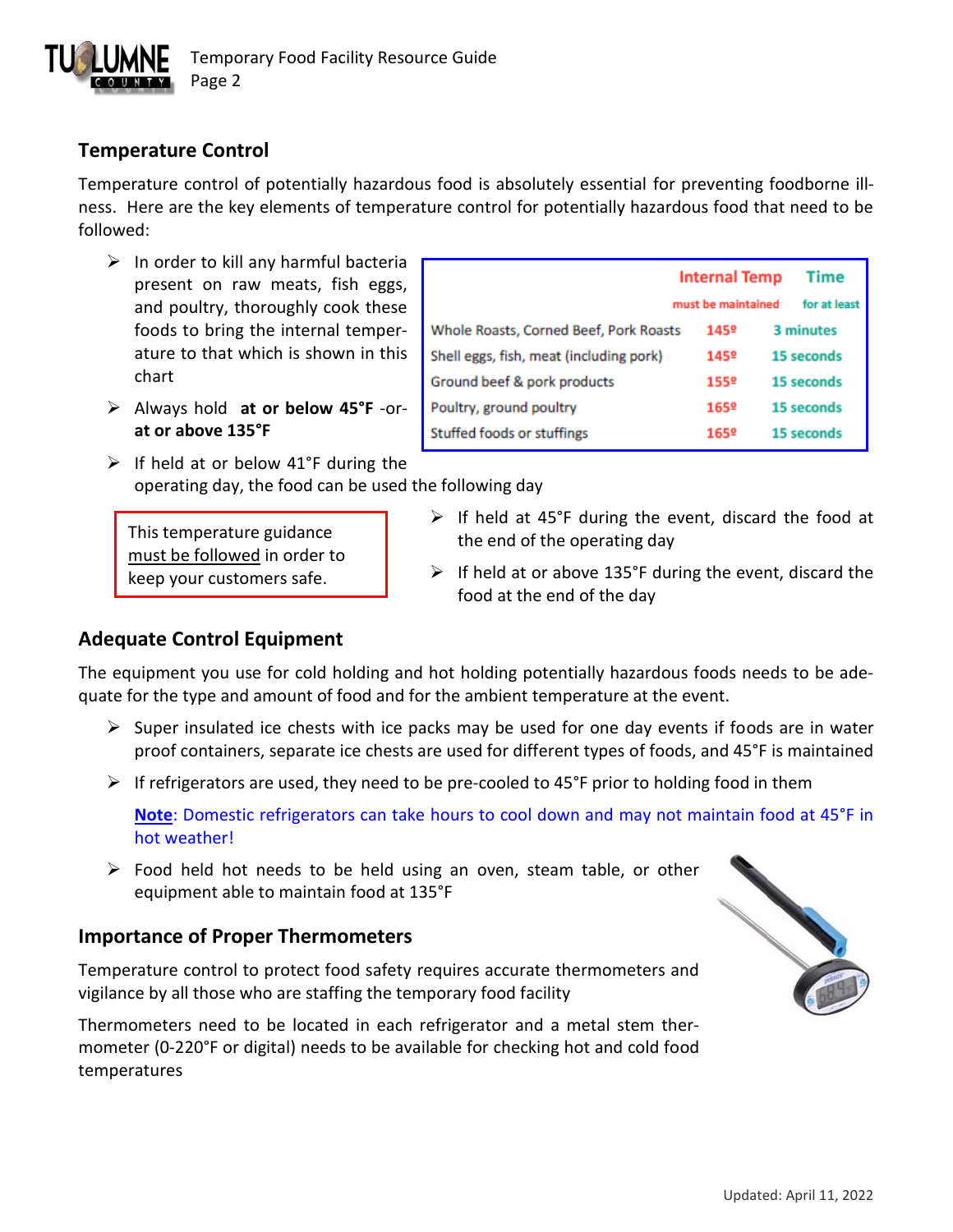

# **Protecting Food from Contamination**

#### **Cross-Contamination**

Cooked foods and produce need to be stored and handled separately from raw beef, pork, fish, and poultry so they do not become exposed to harmful organisms that could cause foodborne illness.

Here are some helpful suggestions:

- $\triangleright$  Wash hands frequently as described in the following section of this Resource Guide.
- ➢ Wash utensils between uses or choose another safety option as described in the section on utensil washing in this Resource Guide.
- $\triangleright$  Use clean wiping cloths stored between uses in disinfectant solution to wipe food contact surfaces. **Avoid reusing wiping cloths that have been used to clean up blood or juices from raw meat!**



Cloths reused to clean and sanitize food contact surfaces need to be kept in a bucket of sanitizing solution. A common sanitizing solution is about 1 tablespoon of household bleach per gallon of water.

 $\triangleright$  Store raw meats, fish, eggs

and poultry separate from produce and ready-to-eat foods. Use separate ice chests and containers for storing raw meats, fish, eggs and poultry. Store raw meats, fish, eggs and poultry below produce and ready-to-eat foods in refrigerators.



#### **Sneeze Guards**

Foods need to be displayed in a manner that minimizes potential contamination from people who are walking by or purchasing food. In some cases, the food can be packaged or displayed in a manner that will minimize potential contamination and make use of

sneeze guards unnecessary. Discuss alternatives available with our staff.

#### **Employee Health**

Food handlers that are ill should be encouraged to stay at home and not serve food at the event, so that they do not pass their illness on to their customers.



The following are the common organisms that cause foodborne illness:

- ➢ **Norovirus:** leading cause of foodborne illness in the United States. Found in food handled by food workers prepared with bare hands. Source is human feces.
- ➢ **Campylobacter jejuni:** found in dairy or poultry products.
- ➢ **E. coli 0157:H7:** commonly found in undercooked beef, water, and unpasteurized juices and ciders.
- ➢ **Salmonella:** found in poultry or raw eggs.
- ➢ **Shigella:** found in readyto-eat foods handled by ill food workers.
- ➢ **Listeria:** found in raw meat, processed meats, deli meats, seafood or dairy products.
- ➢ **Yersini enterocolitica:** found in undercooked pork, milk, or water.
- ➢ **Vibrio parahemolyticus:** found in seafood and shellfish.
- ➢ **Hepatitis A virus:** found in foods handled by ill food workers prepared with bare hands.
- ➢ **Bacillus cereus:** found in beans, rice. and potatoes.
- ➢ **Cyclospora:** found in imported fruit.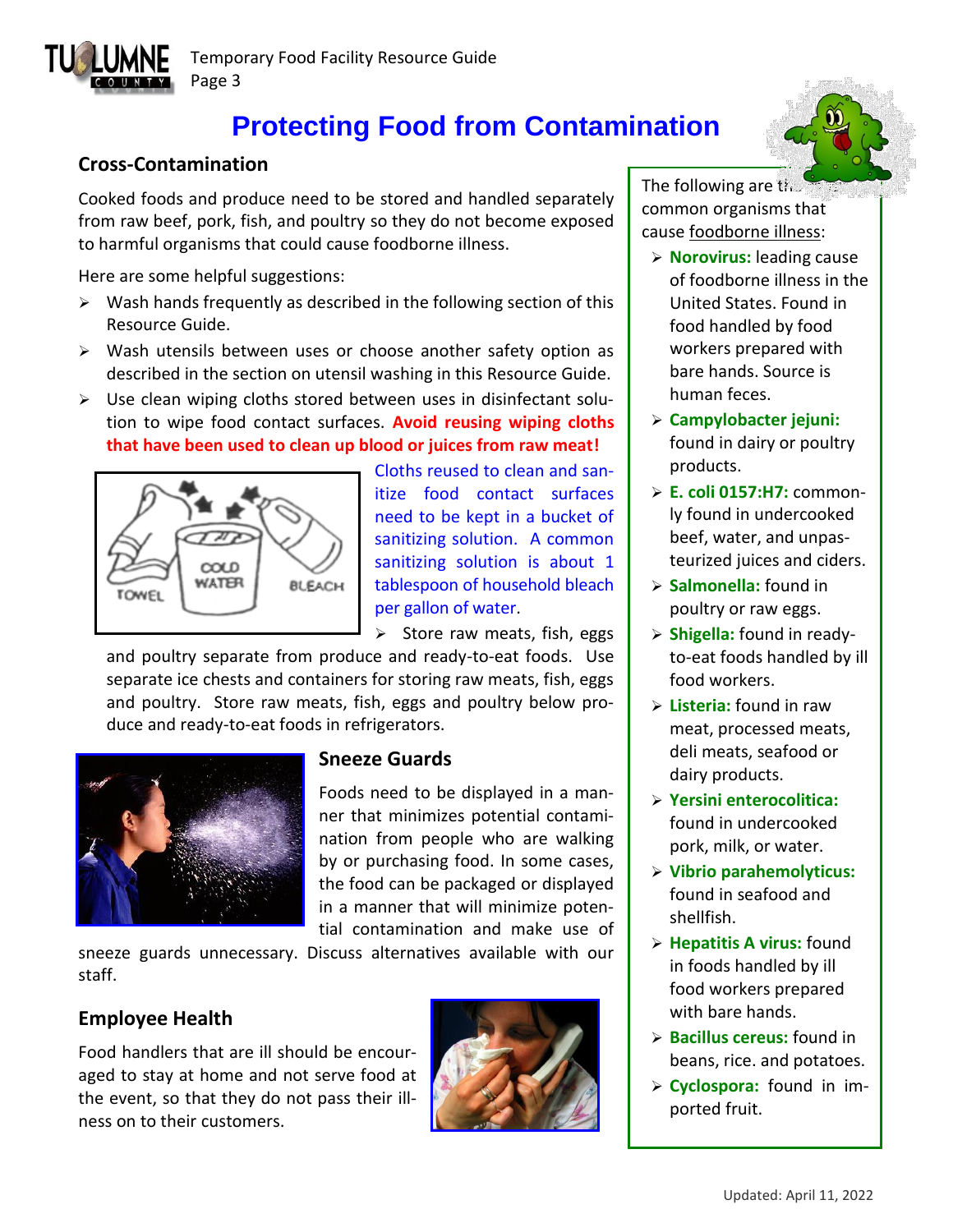

Temporary Food Facility Resource Guide Page 4

# **Hand Washing: Why and How?**

#### **Importance of Hand Washing**

Viruses and bacteria are invisible to the naked eye, but may be present on your hands if you do not wash them thoroughly. Hand washing with soap and water is the single most effective way to prevent the spread of bacteria and viruses, which are the major causes of foodborne illness.

## **When a Hand Washing Sink Isn't Available**

Temporary food facilities often operate in settings where they do not have their own hand washing facility with hot and cold running water.

A low tech alternative is to utilize a five-gallon water container with warm water and a dispensing valve, which will leave hands free for washing. Also provide a wastewater container, soap dispenser, and paper towels for hand washing within the food booth. Thorough hand washing (scrubbing with soap and warm water for 20 seconds) is needed:

- Upon entering food booth prior to food preparation
- After using the restroom
- After breaks
- After sneezing or coughing
- After handling raw meats
- After handling garbage or chemicals

Note: Hand washing facilities must be separate from utensil washing facilities.



## **Alternatives that May be Considered in Some Cases**

In certain situations, there may be an operational need for more than one vendor to share a common hand washing facility. Our office will work with Event Coordinators and individual vendors to help them



meet their operational needs whenever possible, with the objective of assuring hand washing facilities for all food handlers are conveniently located so as to encourage frequent use.

#### *Examples of Possible Operational Needs*

The following are examples of circumstances that may present an operational need for sharing a common hand washing facility:

- $\triangleright$  Several vendors are sharing a common table at an event rather than each being in an enclosed booth
- $\triangleright$  Adjoining booths have very limited space and adjacent ven-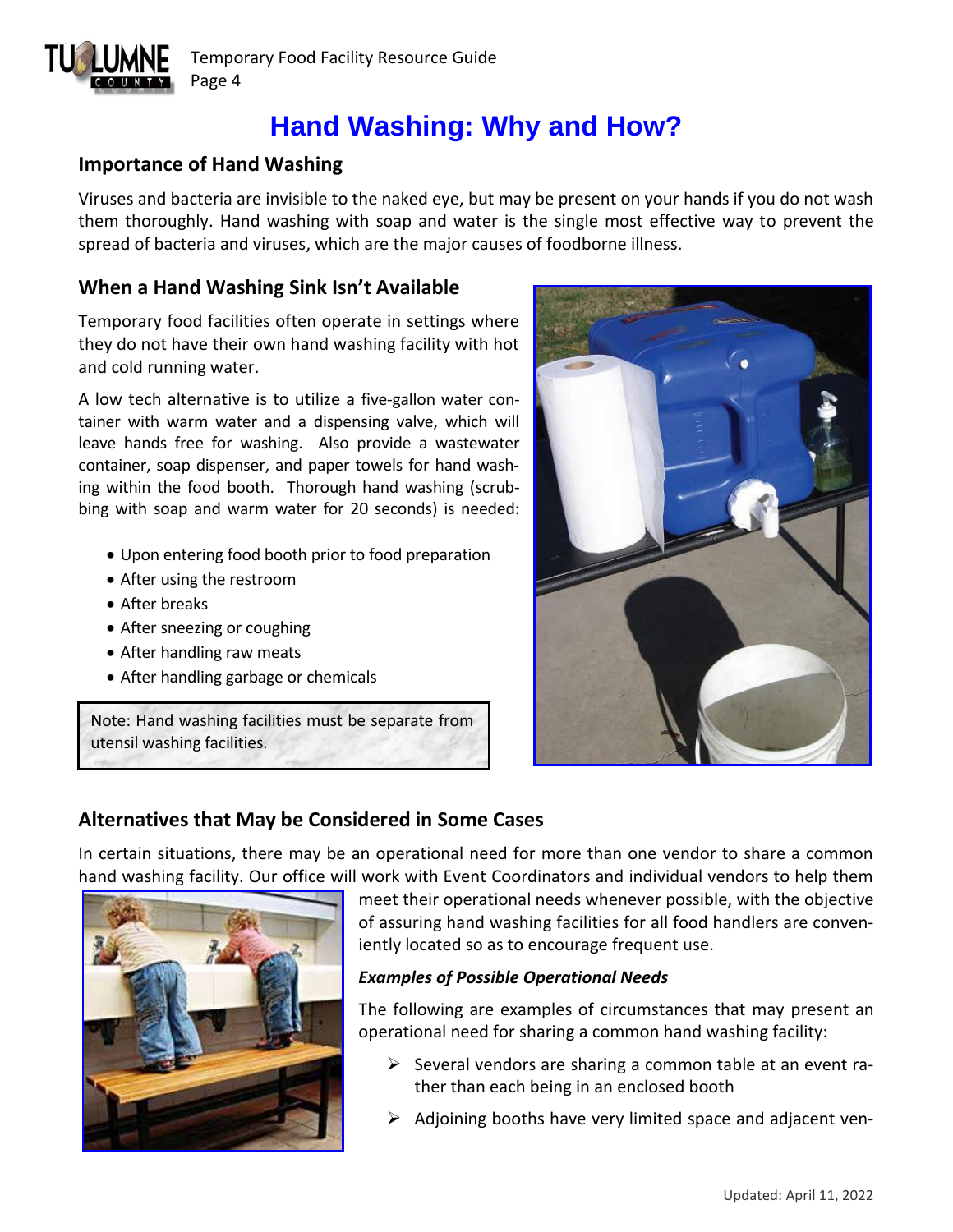

dors request a common hand washing facility

 $\triangleright$  Several vendors are sharing an indoor space with conveniently located and accessible public rest rooms

#### **Environmental Health Review of Alternatives**

In reviewing requests by Event Coordinators or vendors to allow shared hand washing facilities, our office would consider the following factors:

- $\triangleright$  Practical circumstances and realities faced by the vendors
- $\triangleright$  Operational details, such as whether the vendors are working in pairs so that one worker can leave the work site to wash hands without disrupting the food service operation
- $\triangleright$  Segregation of duties, such as whether one food working is handling food exclusively while the other worker is handling money
- $\triangleright$  Proximity of nearest hand washing facility
- ➢ Use of hand sanitizer **IN ADDITION TO** use of disposable gloves to keep food workers' hands clean prior to use of the sanitizer (see Information About Hand Sanitizers, below)

#### **Information About Hand Sanitizers**

The use of hand sanitizers is sometimes requested as a substitute for individual vendor hand washing stations.

Hand sanitizers with at least 60% alcohol have been shown to be effective in killing bacteria and some viruses on clean hands. However, use of hand sanitizers does not replace the need for frequent hand washing by food service employees.

The hands of foodworkers are often wet or may be contaminated with fatty material or with food high in proteins. The presence of water, food, fatty materials, animal feces, and blood on the hands can significantly reduce the effectiveness of an alcohol-based hand sanitizer. Norovirus, the leading cause of foodborne illness, is not killed by hand sanitizers.



**Bottom Line**: Our office will work with Event Coordinators and vendors to find solutions whenever possible that meet the operational needs of the vendors while protecting food safety and public health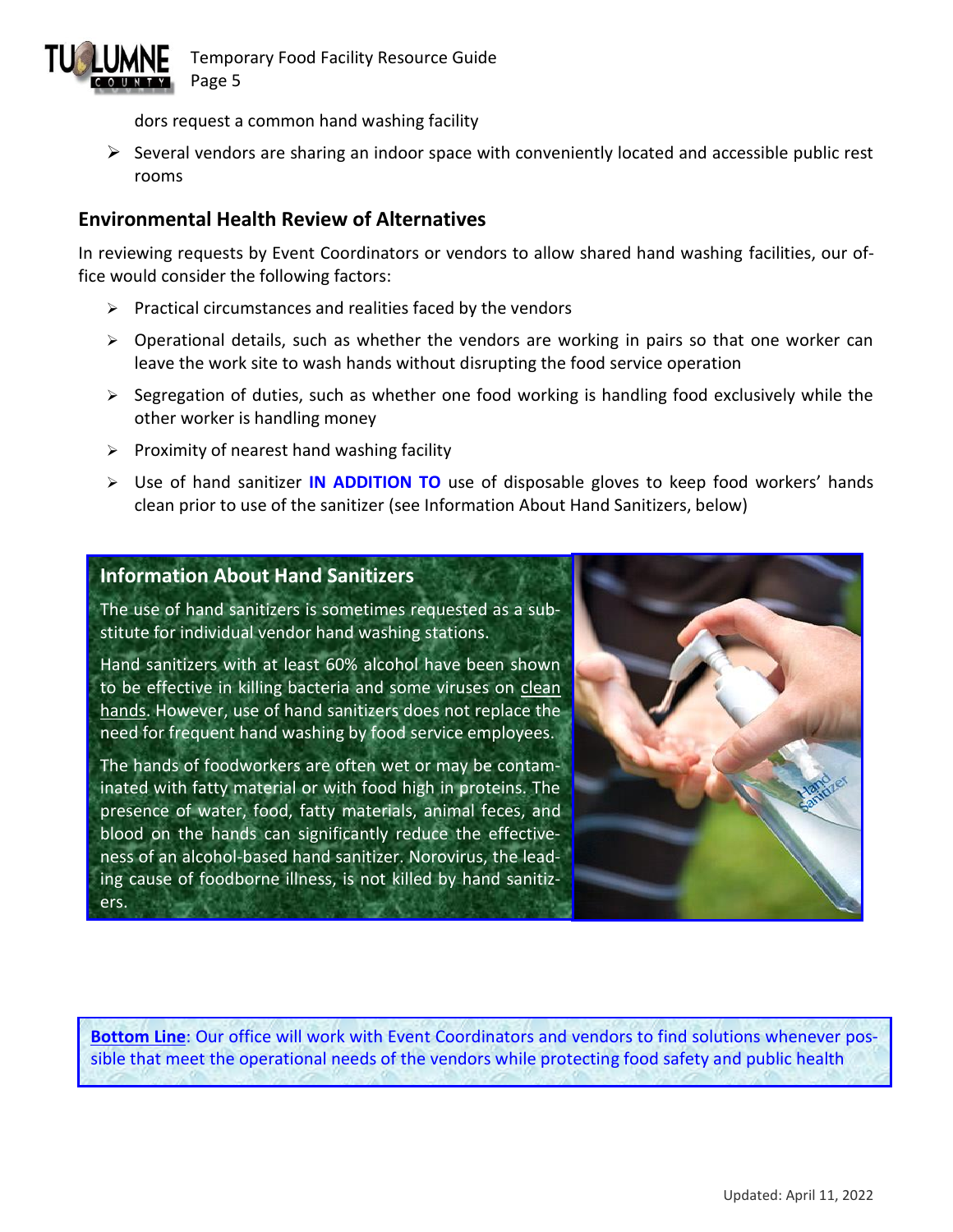

# **Utensil Washing Information**

## **Utensil Washing Facilities**

Temporary food facilities with food preparation and reuseable utensils need to have the ability to wash, rinse, and sanitize utensils that are used to prepare and serve the food. Ideally, utensil washing facilities should consist of a two or three compartment metal sink with hot and cold running water from an adequate approved source and shall drain to sewer or a holding tank.

#### **Alternatives that May be Considered**

Temporary food facilities often do not have their own utensil washing facility as described above. Therefore, a number of alternatives are available for vendors.

#### *Shared Utensil Washing Facility*

If a utensil washing facility as described above is located within a reasonable distance of the temporary food facility, the vendor may bring extra utensils to the temporary event and periodically wash used utensils at the shared facility.



soapy water for washing the utensils. The second container has clear water for rinsing the utensils. The third container has a solution of bleach and water to sanitize the utensils before they are allowed to air dry. Use 1 tablespoon of 5.25% household bleach per gallon of water in the third container.

#### *Disposable Utensils*

Step 4: Air dry

Disposable utensils that are not reused are an acceptable alternative.

#### *Three 5-Gallon Containers*

Temporary food facilities serving food at events no longer than three days may use three five-gallon containers for the cleaning of equipment, utensils and for general cleaning purposes. The first container is full of

Step 1: Wash in soapy water Step 2: Rinse in clear water Step 3: Soak for 30 seconds in sanitizing solution

#### **Healthy Suggestions:**

- **1. If using 5-gallon containers to wash utensils, plan ahead and pre-portion raw meat prior to the event whenever possible to minimize any chance of cross-contamination.**
- **2. Disposable cutting boards can be used in part of the food preparation process and then discarded to reduce the need for disinfection and protect against cross contamination.**

**Bottom Line**: Our office will work with Event Coordinators and vendors to find solutions whenever possible that meet the operational needs of the vendors while protecting food safety and public health.